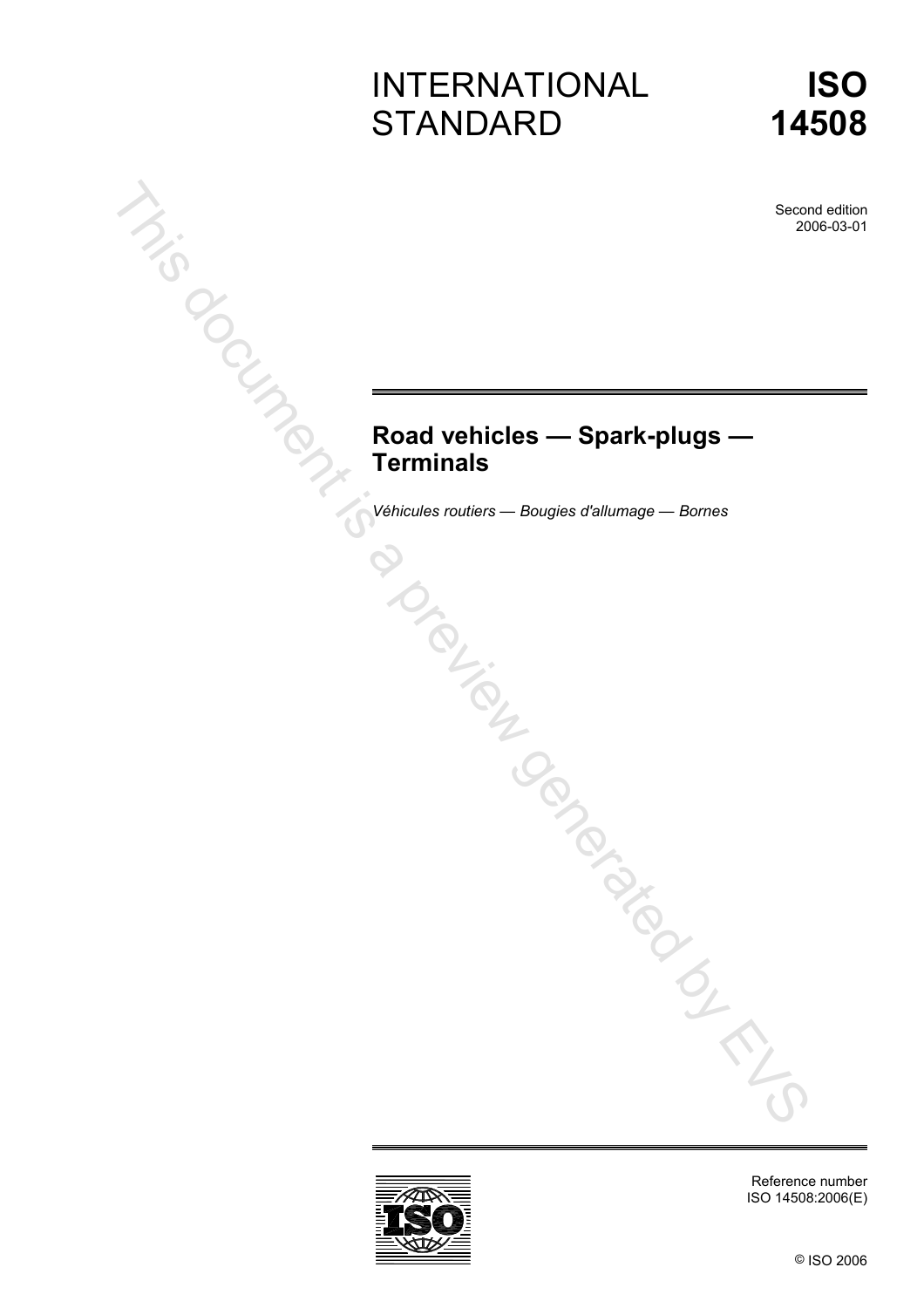### **PDF disclaimer**

This PDF file may contain embedded typefaces. In accordance with Adobe's licensing policy, this file may be printed or viewed but shall not be edited unless the typefaces which are embedded are licensed to and installed on the computer performing the editing. In downloading this file, parties accept therein the responsibility of not infringing Adobe's licensing policy. The ISO Central Secretariat accepts no liability in this area.

Adobe is a trademark of Adobe Systems Incorporated.

Details of the software products used to create this PDF file can be found in the General Info relative to the file; the PDF-creation parameters were optimized for printing. Every care has been taken to ensure that the file is suitable for use by ISO member bodies. In the unlikely event that a problem relating to it is found, please inform the Central Secretariat at the address given below. The sum of the control of the street of the street of the street of the street of the street of the street of the street of the street of the street of the street of the street of the street of the street of the street of

© ISO 2006

All rights reserved. Unless otherwise specified, no part of this publication may be reproduced or utilized in any form or by any means, electronic or mechanical, including photocopying and microfilm, without permission in writing from either ISO at the address below or ISO's member body in the country of the requester.

ISO copyright office Case postale 56 • CH-1211 Geneva 20 Tel. + 41 22 749 01 11 Fax + 41 22 749 09 47 E-mail copyright@iso.org Web www.iso.org

Published in Switzerland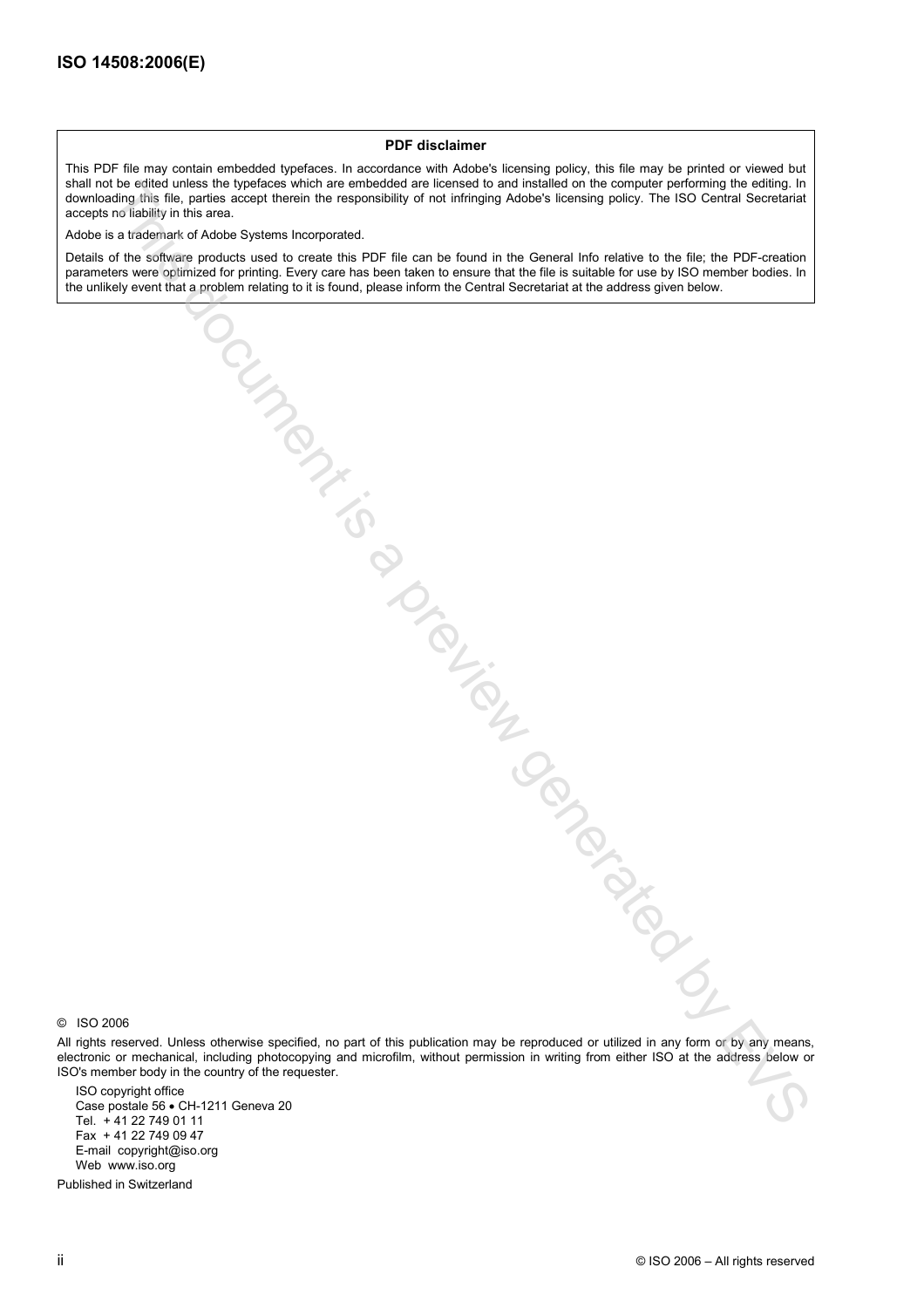# **Foreword**

ISO (the International Organization for Standardization) is a worldwide federation of national standards bodies (ISO member bodies). The work of preparing International Standards is normally carried out through ISO technical committees. Each member body interested in a subject for which a technical committee has been established has the right to be represented on that committee. International organizations, governmental and non-governmental, in liaison with ISO, also take part in the work. ISO collaborates closely with the International Electrotechnical Commission (IEC) on all matters of electrotechnical standardization.

International Standards are drafted in accordance with the rules given in the ISO/IEC Directives, Part 2.

The main task of technical committees is to prepare International Standards. Draft International Standards adopted by the technical committees are circulated to the member bodies for voting. Publication as an International Standard requires approval by at least 75 % of the member bodies casting a vote.

Attention is drawn to the possibility that some of the elements of this document may be the subject of patent rights. ISO shall not be held responsible for identifying any or all such patent rights.

ISO 14508 was prepared by Technical Committee ISO/TC 22, *Road vehicles*, Subcommittee SC 1, *Ignition equipment*.

This second edition cancels and replaces the first edition (ISO 14508:1997), which has been technically revised.

First Contraction of the Previous Creek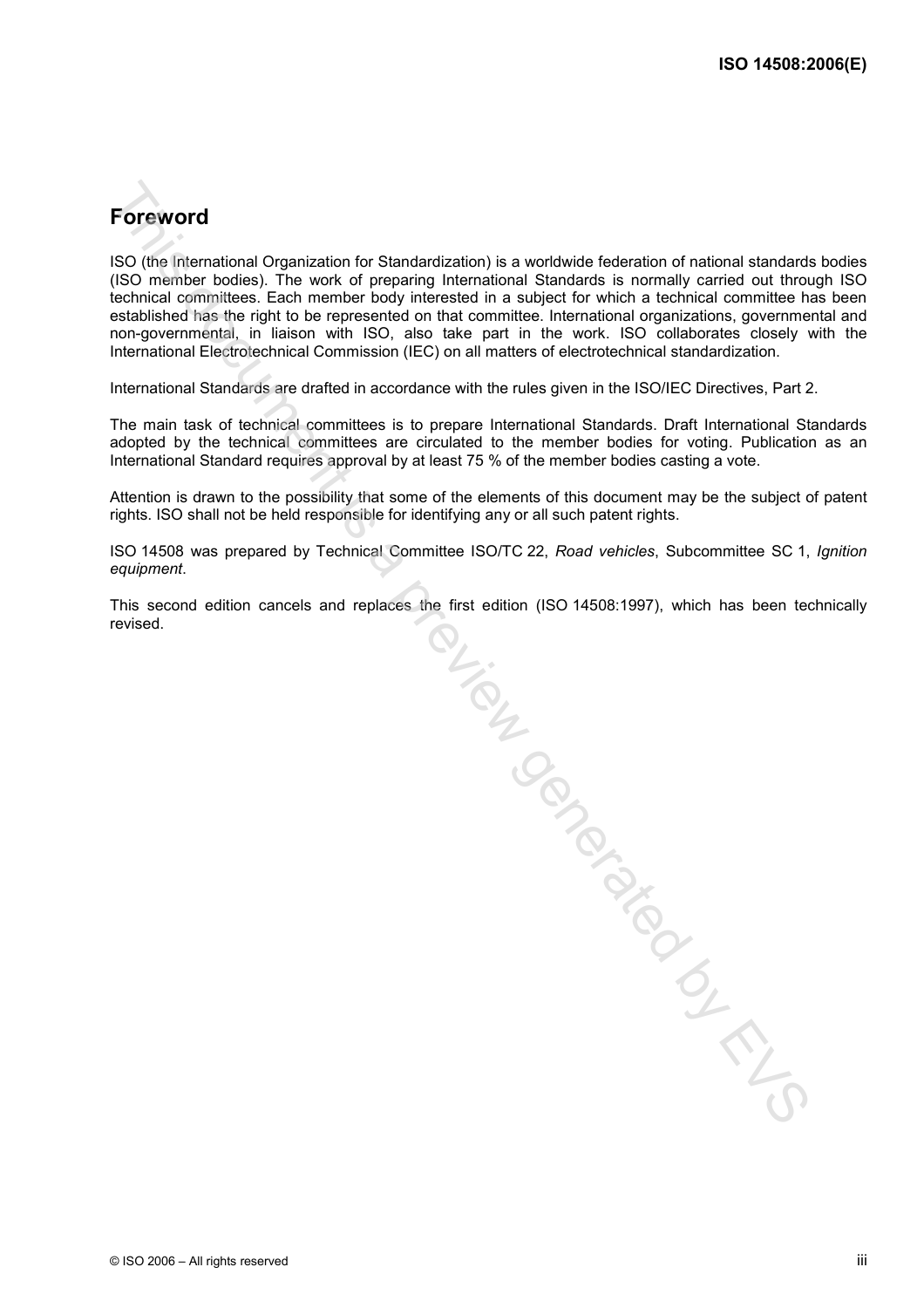This document is a preview generation by EV Data